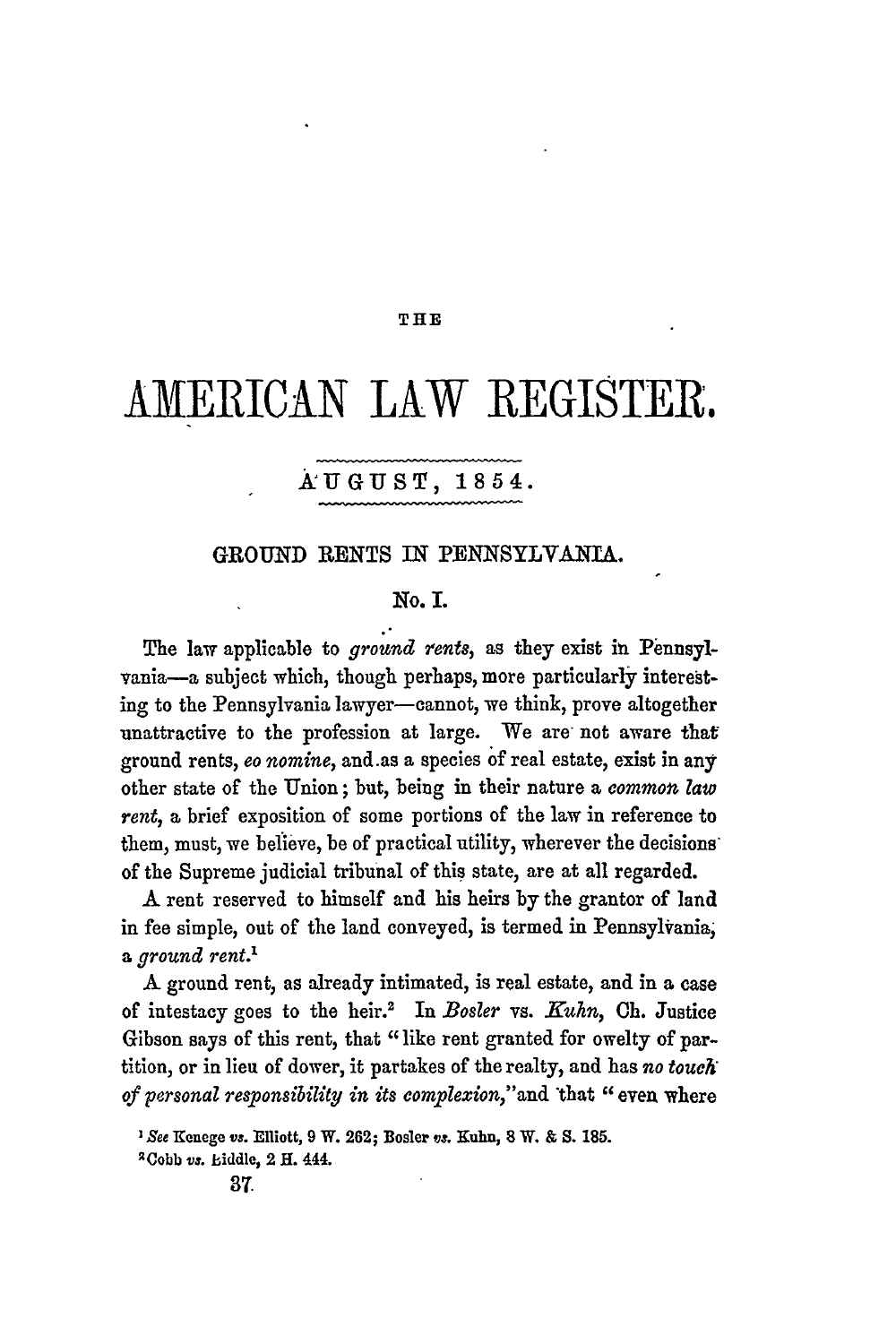the reservation is attended **by** a clause of distress, *the land is excluively the debtor."* It is not, of course intended by this that the grantee of the land is not personally liable upon his express covenant to pay the rent, or in an action of debt or assumpsit,<sup>1</sup> where there is no such covenant, and that the judgment is *de terrie.* But we apprehend Chief Justice Gibson's meaning to be, that the obligation to **pay** this rent arises from no mere personal covenant to pay, but **by** force of the *reservation* of the rent and acceptance of the land; the forner of which is **by** words exclusively of the grantor himself, but **by** which the grantee becomes bound upon acceptance of the estate.2 The ground rent is created by the *reservation* and not **by** the covenant to pay; the consideration for the payment of the rent is the enjoyment of the land,<sup>3</sup> there is, therefore, no personal responsibility independent of that enjoyment, and hence the land is termed the *debtor.*<sup>4</sup> "The covenant," says Chief Justice Gibson, in the case cited, "is but an accessory, the rent being the principal." The covenant "is a *security* for the performance'of **a** *collateral act.* Littleton says (sec. **216)** that before the statute *Quid enptores terrarum,* (and this is the law in Pennsylvania, as that statute is not in force here)<sup>5</sup> "if a man had made a feoffment in fee **sinple, by** deed or *without deed,* yielding to him and to his heirs **a** certain rent, this was a rent service, and for this he might have diatrained of *common right.* **And** if there were no reservation of any rout nor of **any** service, yet the feoffee held of the feoffer **by** the same service as the feoffer did hold over of his lord next paramount." Pointing out distinctly, what **Ch. J.** Gibson has stated in such strong language, that the rent is due **by** virtue of the reservation and enjoyment of the land, without regard to personal covenants for its payment.

*ItSaMaule vs.* Weavbr, **7** Barr, **8'1.** *2fles* Co. Litt. 144, **a.**

**3 Ingersoll** *vs.* Sergeant, **1** Wh. **887;** Warner *v8.* Caulk, **8** Wh. **197.**

<sup>4</sup> So completely is the enjoyment of the land the consideration for the payment of the rent,. **that** the grantee of the land is bound to **pay** the rent only as long as the title he receives from the **grantor** proves sufficient to protect and secure him in that enjoyment; *" St.* Mary's Church, vs. Miles, **1** Wh. **285** per Kennedy, **J.;** Garrison *vs.* Moore, **9** Leg. lat. 2, **D. C. C. C.** of P.; Nsgleb *vs.* Ingersoll, 7 Barr, **185-**

61ngersoll *v.* Sergeant, **1 Wh. 837.** -

578

£.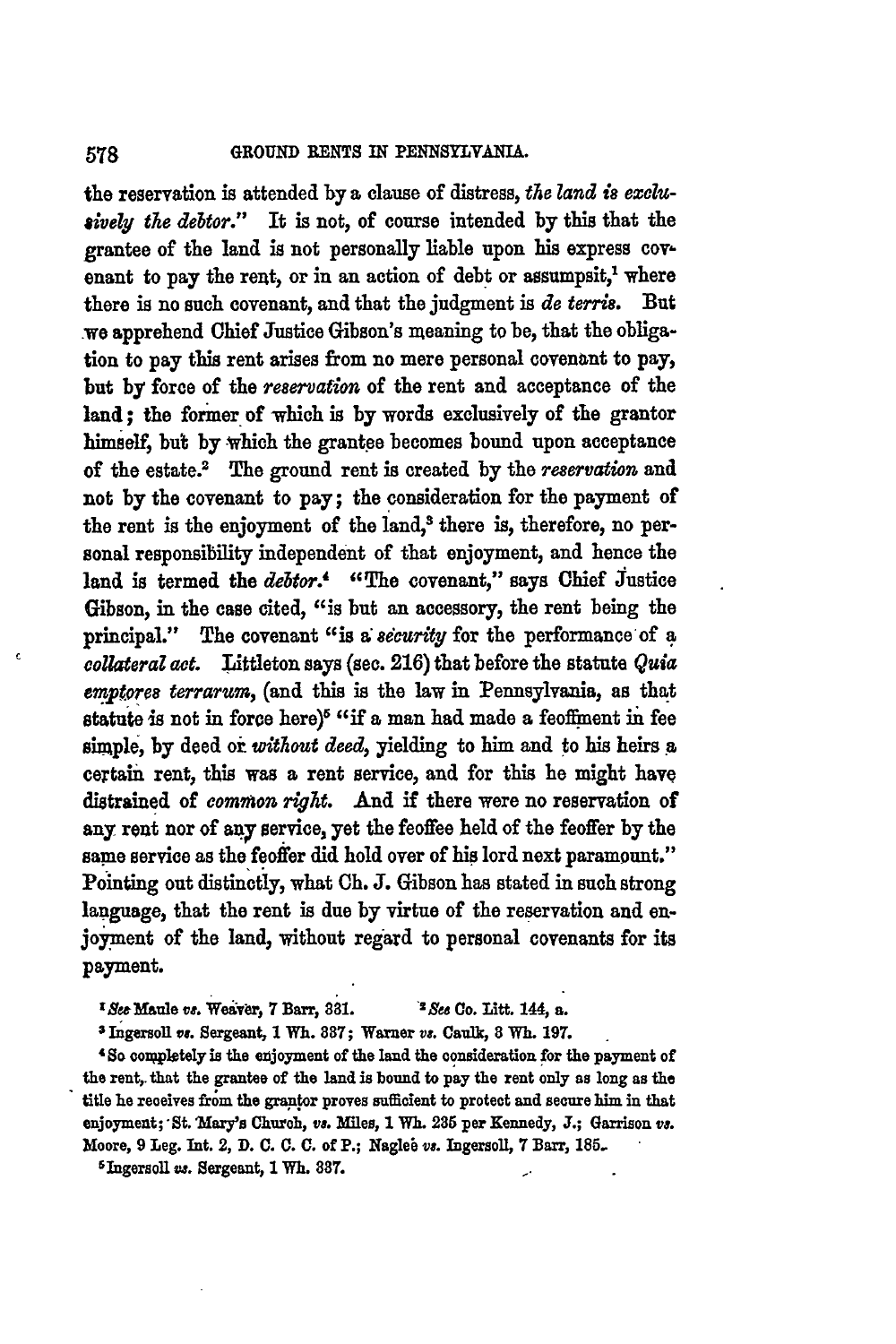The interest of the owner of the rent "is considered as an estate altogether distinct, and of a very different nature from that which the owner of the land his in the land itself. Each is considered the owner of a fee simple estate. The one has **an** estate of inheritance in the rent, and the other has an estate of inheritance in the land out of which the rent issues. The one is an incorporeal inheritance in fee, and the other is **a** corporeal inheritance in fee."' The owner of the rent is not liable for any part of the taxes assessed upon the land out of which the rent issues,<sup>2</sup> and each is made by our acts of assembly separate and distinct subjects of taxation.8

Being real estate, ground rents are, of course, bound **by a judg**ment, and a mortgage of them comes within the purview of the recording acts'of this State.

Although they are frequently called, **by** conveyancers and others, rents *charge*, and although in drawing the ground rent deed they are invariably treated as such-the land being expressly 6harged with the right of distress-yet since the case of *Ingersoll* vs. Ser*geant,4* it has been settled they are rents *service.* **A** brief view of the distinguishing characteristics of a rent service, and the mode in which they have been affected **by** the statute *Quid emptores* terrarum, will exhibit the principles upon which the law, as thus settled, rests.

**A** rent service, which was the 6nly kind of rent originally known to the common law,<sup>5</sup> arose out of and was dependent upon the system of tenures which existed under the feudal law, viz: that of *subinfeudation.6* Anciently, whenever **land** was held **by** homage or fealty, or both, and rent, the rent was a rent service.<sup>7</sup> Homage and the oath of fealty or fidelity were the consequence of *tenure,*

**7** Litt. Sec. 213.

<sup>2</sup> **Irwin vs.** Bank of United States, **1** Bar, 349, per Kennedy, **J.**

<sup>2</sup>Philada. Lib. Co. **vs.** Inghamt, **1** Wh. **72.** Franciscus *vs.* Reigart 4 W. **98.**

sIrwin *vs.* Bank of **U. S.** *Supra.*

**<sup>41</sup>** Wh. **337,** see also Franciscus **58.** Reigart, 4 W. **98;** and Kenege *vs.* Elliott, **9** W. **262.**

**<sup>5</sup>** Thomas' note to Co. Litt. vol. **1, p.** 442.

*<sup>6</sup>* 2 Inst. **505,** Bacon's Abr. Rent, **5,** Gilb. Rents, *15.*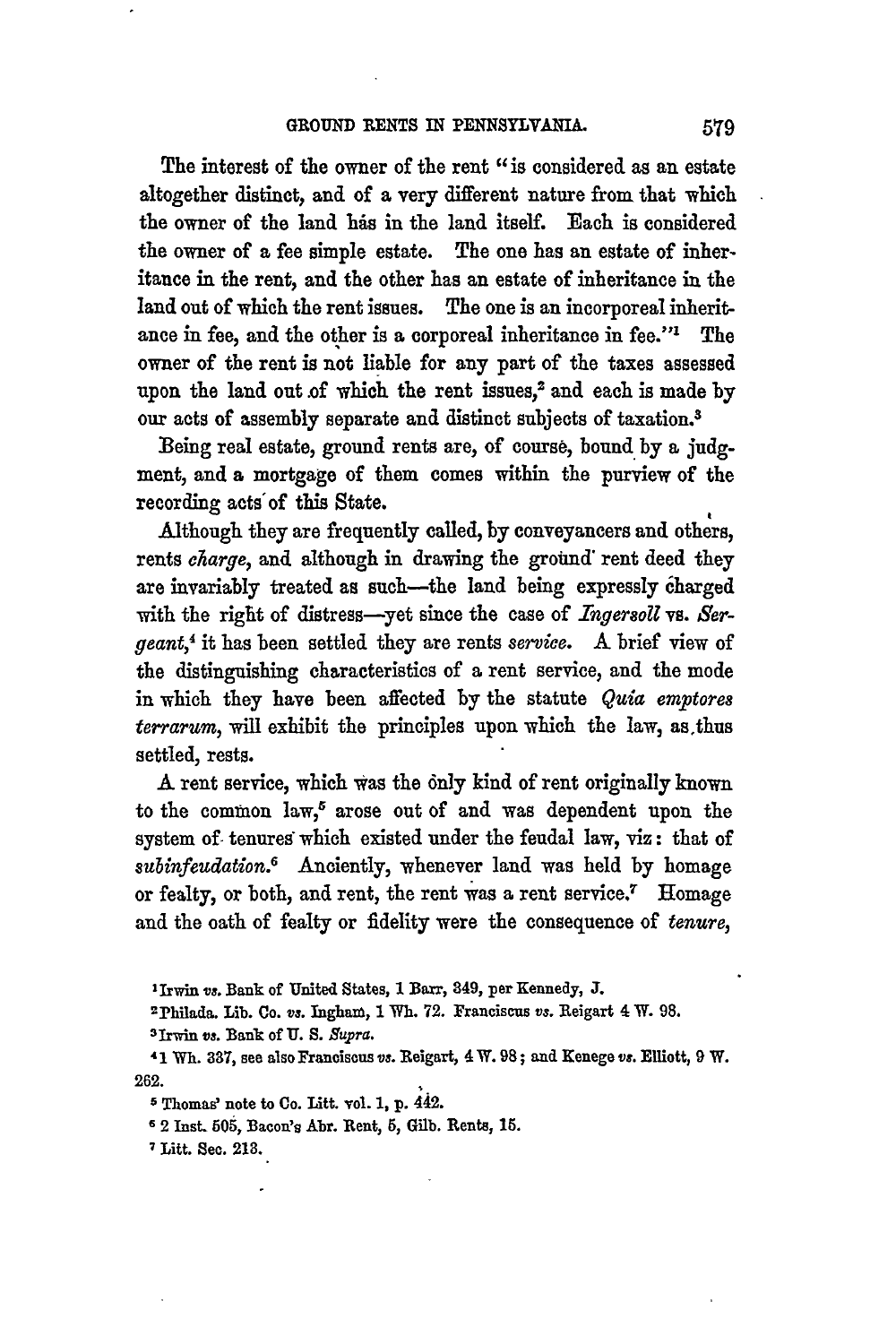and were due by the tenant to the lord of whom he held his lands.<sup>1</sup> Under the system of subinfeudation the alienee of land held it of *his alienor;* fealty was therefore due **by** the former to -the latter, and a rent reserved upon such an alienation was **a** rent *service.* The character of the rent therefore as **a** rent *8erviee,* depended upon the *fact* of tenure. The statute *Quia emptores terrarum*<sup>2</sup> had the effect of abolishing this tenure upon all sales of land in fee. It enacted that upon all sales of land. *held-* in fee simple the *feoffee* should hold the same of the *chief lord of 'the fee* **by** such services and customs as .his- feoffor held. Upon the construction of this statute it was held that whenever, the whole estate was not conveyed, but a reversion remained in the alienor, the alience was not feoffatus. within the act, and the reversion was sufficient to support the tenure of him; sales, -therefore, in which the entire. fee was. parted with, alone came within the provisions of the statute.<sup>3</sup> After the statute *quia emptores, consequently, in England, the alienee of land in fee,* not holding of his alienor as before, but of the chief lord. of the fee -there being no *tenure* of, and therefore no fealty or service due such alienor-a rent reserved by him was no longer a rent service.

In the case of *Ingersoll* vs. *Sergeant*, it was held that the statute *quia emytores* was not in force in Pennsylvania, that the law as it stood in England prior to that statute consequently prevailed here, and ground rents, being rents reserved upon a conveyance in fee, were therefore rents service.

This case must be regarded as establishing the existence- of the system of tenures in Pennsylvania **;4** we find it stated, nevertheless, **by** a distihguished jurist, in **a** work published two years subsequently, that on this point different opinions are entertained, some holding that the property of the tenant in fee simple since the revolution is allodial.5

A ground rent, being a rent service, is attended **by** all the inci-

**2 18 Ed. 8,** *S. 1* **Westm. 3.**

<sup>&</sup>lt;sup>1</sup> Inst. 505, Bac. Abr. Rents, 5; Gilb. Rents, 15.

**<sup>3</sup> Litt. 214, 216; Bao. Abr. Rent, 6; Ghb. IRent, 16.**

<sup>4</sup> **See also Robb** *vs.* **Beaver, 2 W. & S. 126; 9 Watts, 262.**

**Sergeant's Land Laws of Pennsylvania, 200.**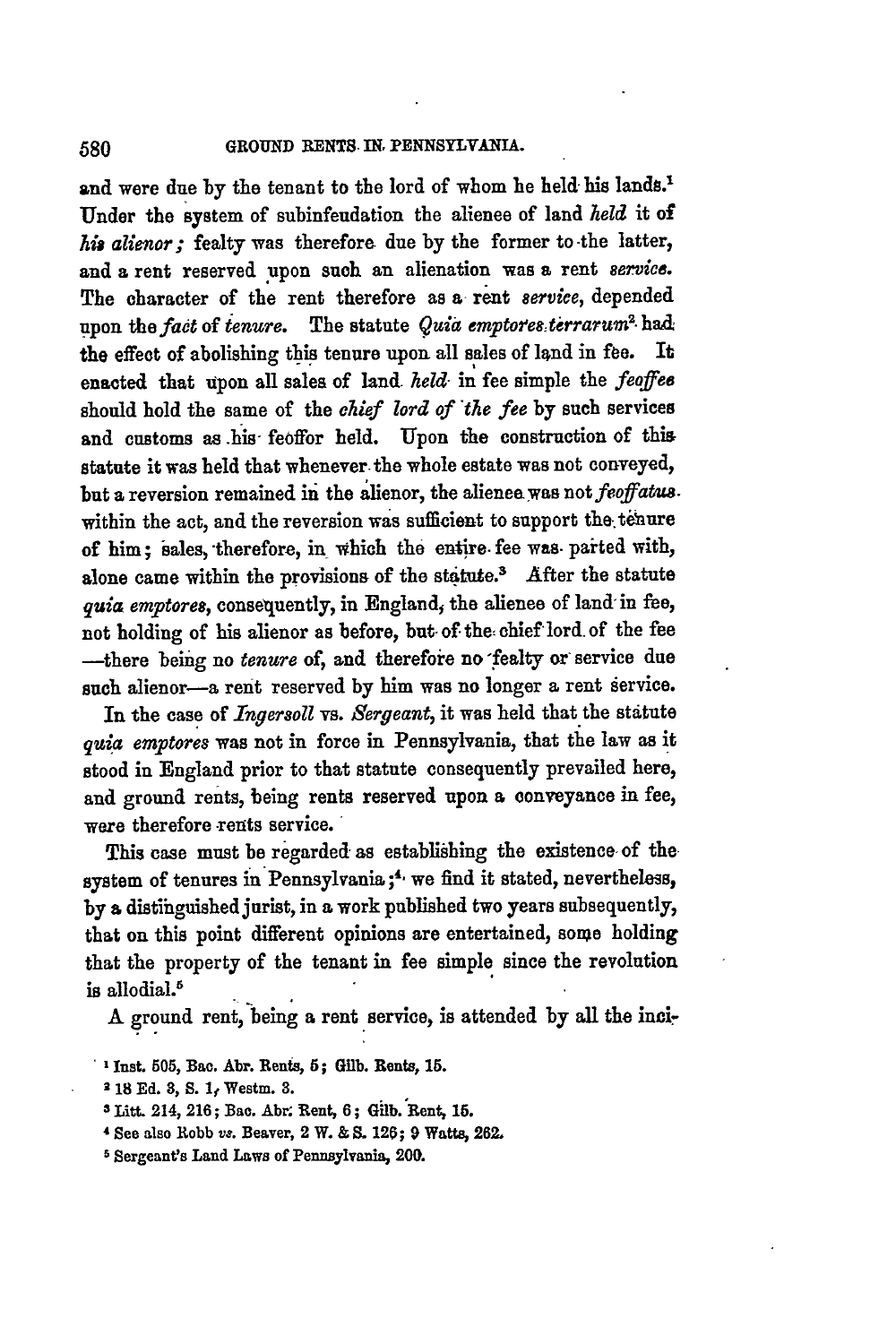dents of that species of rent. It is distrainable of *common right,'* and the special clause of distress usually inserted in the ground rent deed, is, therefore, inoperative and altogether unnecessary.<sup>2</sup> **So,** also, it may be apportioned, and questions of much practical interest growing out of this quality have arisen.

In the case of *Ingersoll* vs. *Sergeant,* a portion of -the land out of which the rent issued had been sold to a third person, "clear of all liens and incumbrances whatsoever." Subsequently that portion, in consideration of such sale and a nominal sum, was released from the ground rent, and the question was whether the release- did not extinguish the *entire* rent. **If** the rent was a rent *charge,* it did; but if a rent service, it did not: and upon the ground already stated, it was held to be a rent service and the entire rent not extinguished, but that the portion of land released was discharged from the rent, leaving the remaining part subject to its *due proportion* of the rent.

In this case the part released having been owned **by** a different .person from -that to whom the remainder belonged, and the entire rent not being extinguished **by** the release, justice would seem to require an apportionment. But if it be the legal effect of a release of part of the land from the rent, that the rent is *ipso facto* apportioned and reduced *pro tanto,* then the same consequence must follow if part of the land be released when the whole belongs to the same individual-this, too, though the release be made upon a nominal consideration. And such is undoubtedly the law.

That the rent is apportioned where the owner of the rent purchases part of the land, is well settled. Littleton says (see. 222) "If a man which hath a rent service purchase a parcel of the land out of which the rent is issuing, this shall not extinguish all, but for the parcel. For a rent service in such case may be apportioned according to the value of the land." The reason is this: a rent ser-. vice is given as a return for the possession of the *land;* upon the enjoyment of the *land,* therefore, depends the obligation to pay the rent. If the owner of the rent therefore purchases part of the land, the tenant no longer enjoying that portion, is not liable to **pay** rent for it; so much of the rent as issues out of that portion is conse-

**I Co. Litt. 142 a; and See 9** Watts, **262.**

**Cuthbert va. Kuhn, 3 Wh. 365.**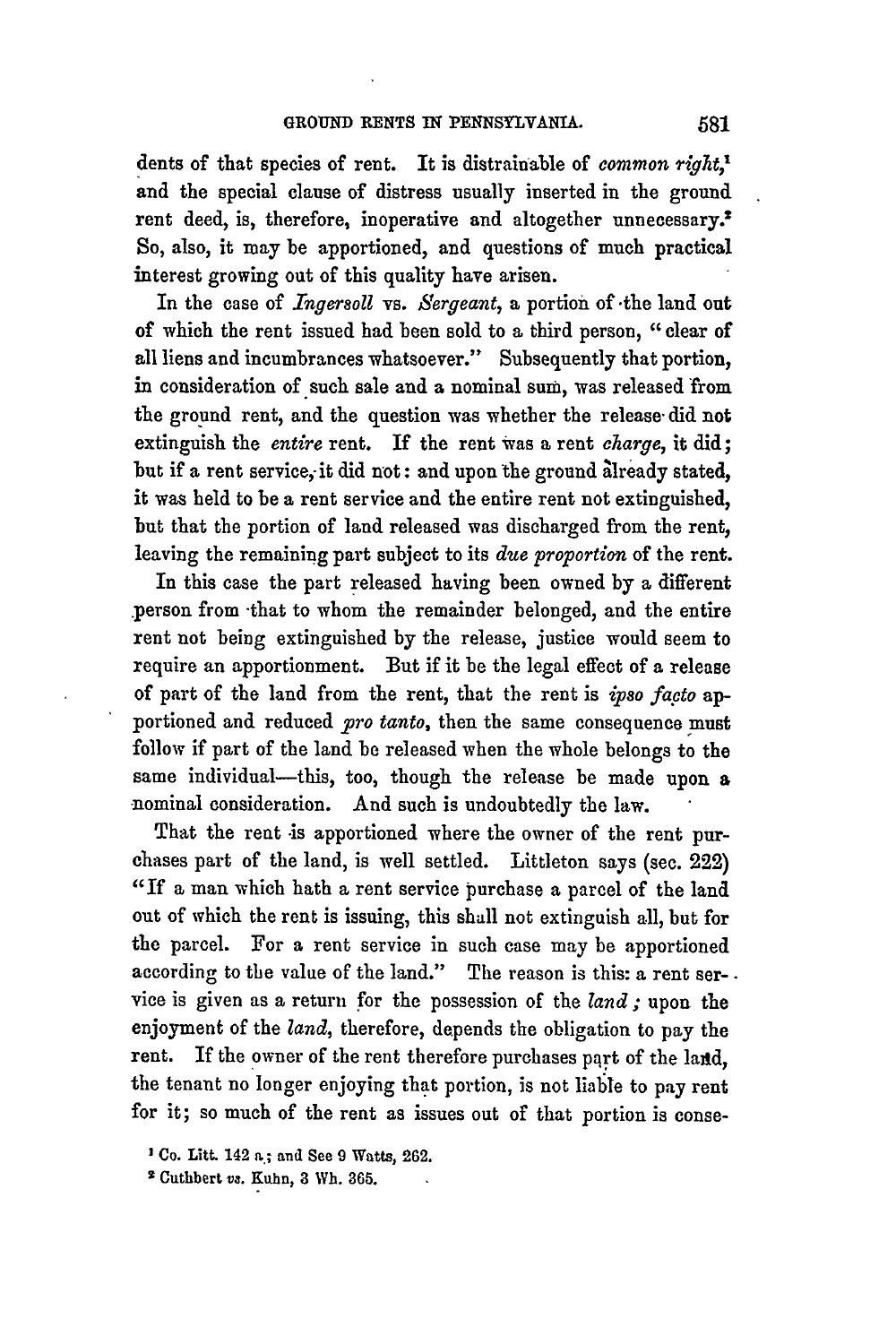quently extinguished.<sup>1</sup> In the case of a release of part of the land from the rent-although the tenant continues to enjoy the whole of the land out of which the rent was reserved, yet the rent would seem to be apportioned upon precisely the same reasoning, though put in a somewhat different form-a rent service is given **as a** return for the possession of the *land;* upon the enjoyment of the land, therefore, depends the obligation to pay the rent, consequently if a part of the land be released from the rent, so much of the rent is extinguished, as upon the enjoyment of the remainder of the land depends only the obligation to pay that portion of the rent.<sup>2</sup> A release of part of the land from the rent is equivalent, to releasing the tenant from any obligation to make a return for the possession of the land released, and according to Ch. **J.** Gibson, in *Cuthbert* vs. *Kuhn,* **3** Wh.. **365, "a** rent extinguished in part of the land can be thrown entire on the residue, only by what is in substance a fresh *grant."* Certainly **a** release cannot be considered as *afresh grant* because made upon **a** nominal consideration. Although the party enjoys the land and has given no actual consideration for the release, yet the nominal sum named is the legal consideration, and there is no consideration whatever for throwing the entire rent upon the residue of the land, or from which to imply a fresh grant.

Unquestionably the parties may agree that the entire rent shall issue out of the remainder of the land. But what would **be** the effect of such agreement upon the rent? Would not the agreement amount "in substance to a fresh grant"? And if so, what becomes of the character of the rent? Is it any longer a rent service? **Is** it not converted into a rent *charge*, or rent seck as it shall or shall not be accompanied **by** the clause of distress?' It assuredly would seem not to be the *same rent.* The original rent issued partly out of other ground; and this **by** construction of law upon.the contract. The parties can scarcely, **by** a new contract, *withdraw* the rent from **any** given portion of the land *into* any other portion and there

*<sup>1</sup>S* 2 BL **Corn** .41; Warner *vs.* Caulk, **3 Wh. 197;** Cuthbert *vs.* Kuhn. **3 Wh.** 365; Ingersoll vs. Sergeant, 1 Wh. 352; St. Mary's Church vs. Miles, 1 Wh. 235.<br><sup>2</sup> See Ingersoll vs. Sergeant, 1 Wh. 353; Cuthbert vs. Kuhn, 3 Wh. 365; Warner vs.

Caulk, **3 Wh. 197;** Garrison *vs.* Moore, **9** Leg. Int. 2 **D. C. C. C.** of P. **;** Naglee *vs.* Ingersoll, **7** Barr, **185.** -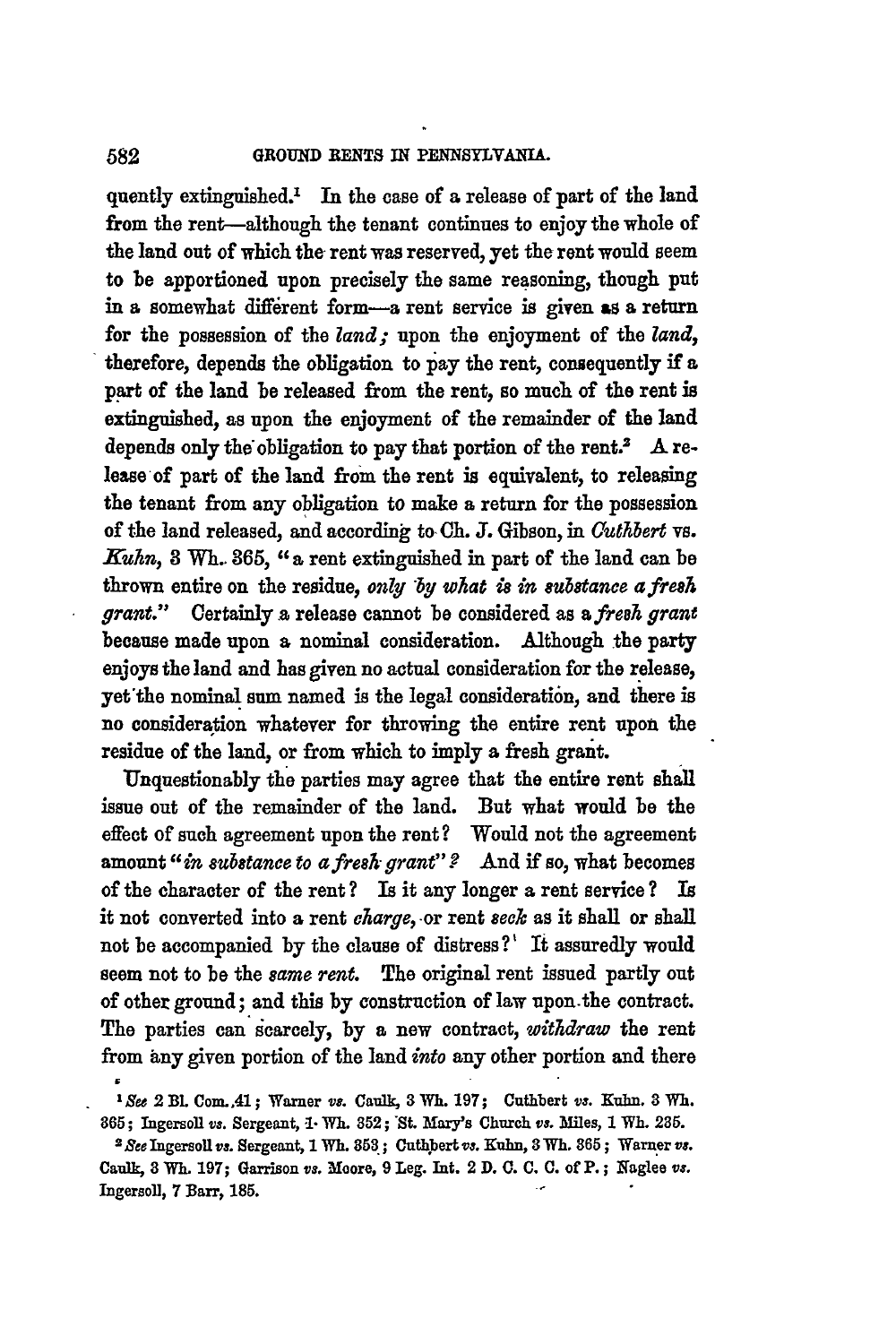concentrate the entire rent. If they could they might thus burthen land worth much more than its share of the original rent, to its entire value, to the destruction of incumbrances attaching subsequently to the creation of the original rent and prior to the concentration of it in **the** portion.

If the owner of the rent releases part of the land, so much of *that* rent is destroyed, and the parties can only agree that the same *amount* of rent shall issue out of the remainder, and this " only **by** what is in substance a fresh *grant."* And what is this but a rent *charge* or rent *seek,* as the land shall happen to be or not to be charged with the right of distress? It is **a** new and different rent created **by** the owner of the land, not **by** conveying the land and reserving the rent, but **by** *gianting* the rent out of the land, which he holds in fee.

It is true that in the case of an apportionment arising from a release of part of the land from the rent, or a purchase of part of the land **by** the owner of the rent, or the taking of part of the land for public use as in *Cuthbet* vs. *Kuhn,* or **by** payment of a sum of money to the owner of the rent, the reduced rent, after apportionment, is not the rent *as ariginally reserved,* inasmuch as it differs in amount, but it is, nevertheless, *part* of the *same rent* originally reserved. It is not a rent *created* **by** the act of apportionment; while in the case of the entire rent thrown on part, the *additional* rent, at least, which that part is made to bear, is plainly a new rent issuing out of that part: and if so, if the *entire* rent does not cease to be a rent service; the additional rent would appear to be a rent charge or rent seek, and the part is encumbered with two distinct rents, the one a rent service and the other a rent charge or rent seek, or if, **by** reason of the entirety of the contract, they **are** to be deemed one entire rent, it is either a rent *charge,* or it is a rent composed of elements, utterly incapable of assimilation, presenting a piebald production altogether**an** anomaly in the law.

In the cases of apportionment mentioned, arising from a release of part of the land &c.,-in short those resulting from operation of law, equity has jurisdiction to decree .an apportionment, but the proportions must be settled **by** a jury.'

**I Cuthbert** *vs.* **Kuhn, 3 Wh, 357; Ingersoll** *vs.* **Sergeant, 1 Wh. 837.**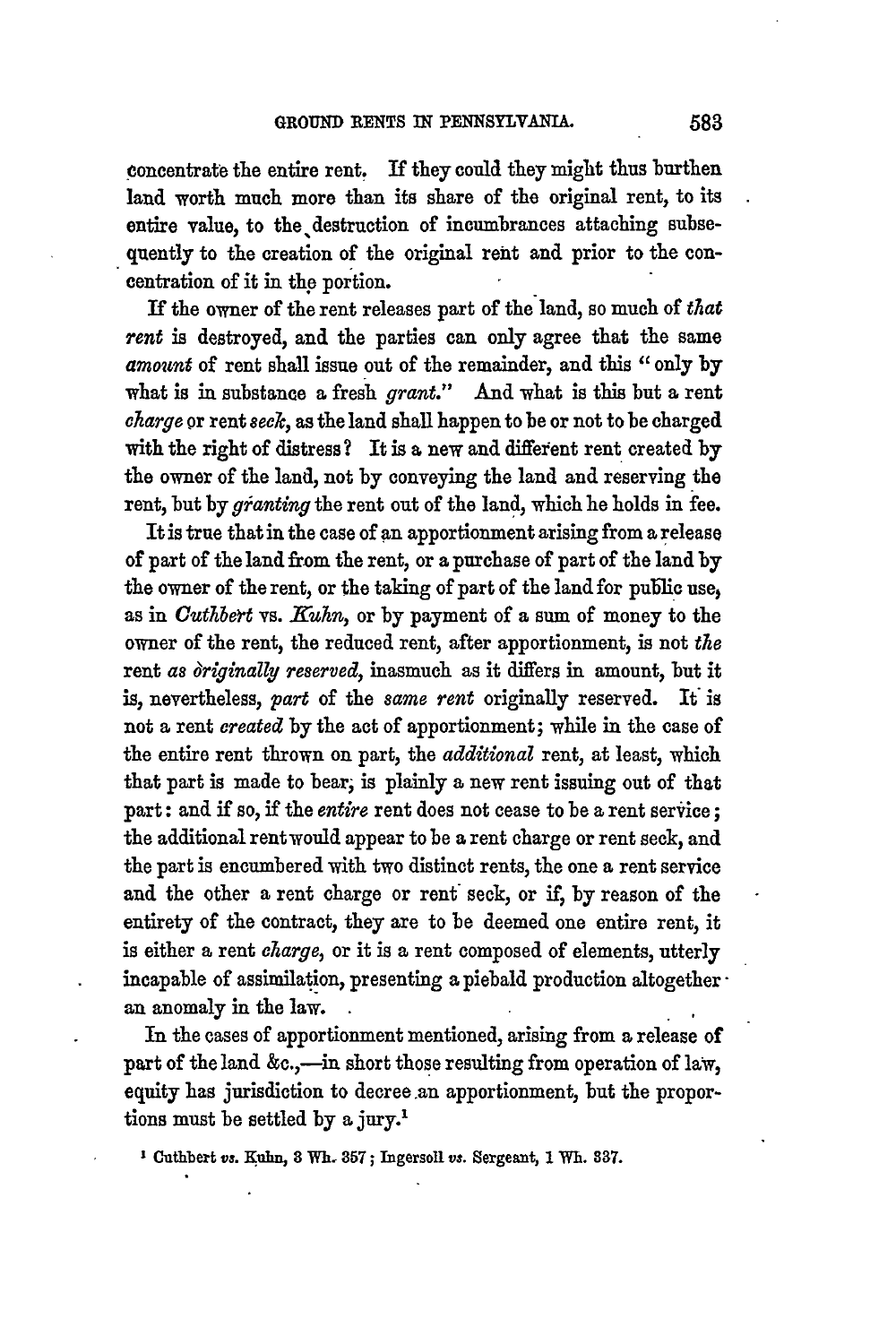#### **GROUND RENTS IN PENNSYLVANIA.**

In *Ingersoll* vs. *Sergeant Mr.* Justice Kennedy, after adverting to the law that where rent is incident to the reversion and the reversion has been divided and sold in separate parcels to different vendees, each is entitled to sue or distrain for his respective portion of the rent corresponding with his proportion of the reversion, seems to intimate that a ground rent is divisible in the same manner, and that a father may divide it among his children, or sell a part of it to answer the exigencies of his family. The conclusion appears logical. The owner of the reversion may divide it among any num-Ber of persons, and the tenant is .bound to pay to each his portion of the rent corresponding with his proportion of the reversion; thatis, in other words, the owner of the rent may apportion it among.as many as he pleases by dividing the reversion to which it is incident, and each has a separate and distinct right of action against the tenant for his portion. So, in the case of a ground rent, the principle is the same, and the owner of the rent, it would seem, should possess the right of apportioning it among any number **of** persons, giving to each a distinct and apportioned rent, certain in amount, so as to create several rents instead of one, and for which each could separately sue or distrain. We perceive no distinction between the two cases. The rule, however, in both is wanting in reciprocity, for in neither could the party liable for the rent-the lessee in the one case, and the owner of the fee in the other--apportion the rent **by** assigning or conveying part of the land, (except, of .course, to the owner of the rent himself,) though the purchaser would take, subject to a proportional part of the rent.<sup>1</sup>

At law the legal ownership of these two estates--that in the rent and that in the land out of which it issues, can co-exist only while they are held **by** different persons or in different rights, for the moment they unite in one person in the same right, the rent is merged and extinguished.' In equity, however, this doctrine is subject to very great qualification.

**I See as to last.point, Nailer** *vs.* **Stanley, 10 S. & R. 450.**

<sup>2</sup>**Phillips** *vs.* **Bonsall, 2 Binn. 142, S.** 0. **8 Y. 128; Atwater** *vs.* **Lloya, 8 r. L J. 282; Penington** *vs.* **Coats, 6 Wh. 882; Doughqrty vs. Jack, 5 W. 457.**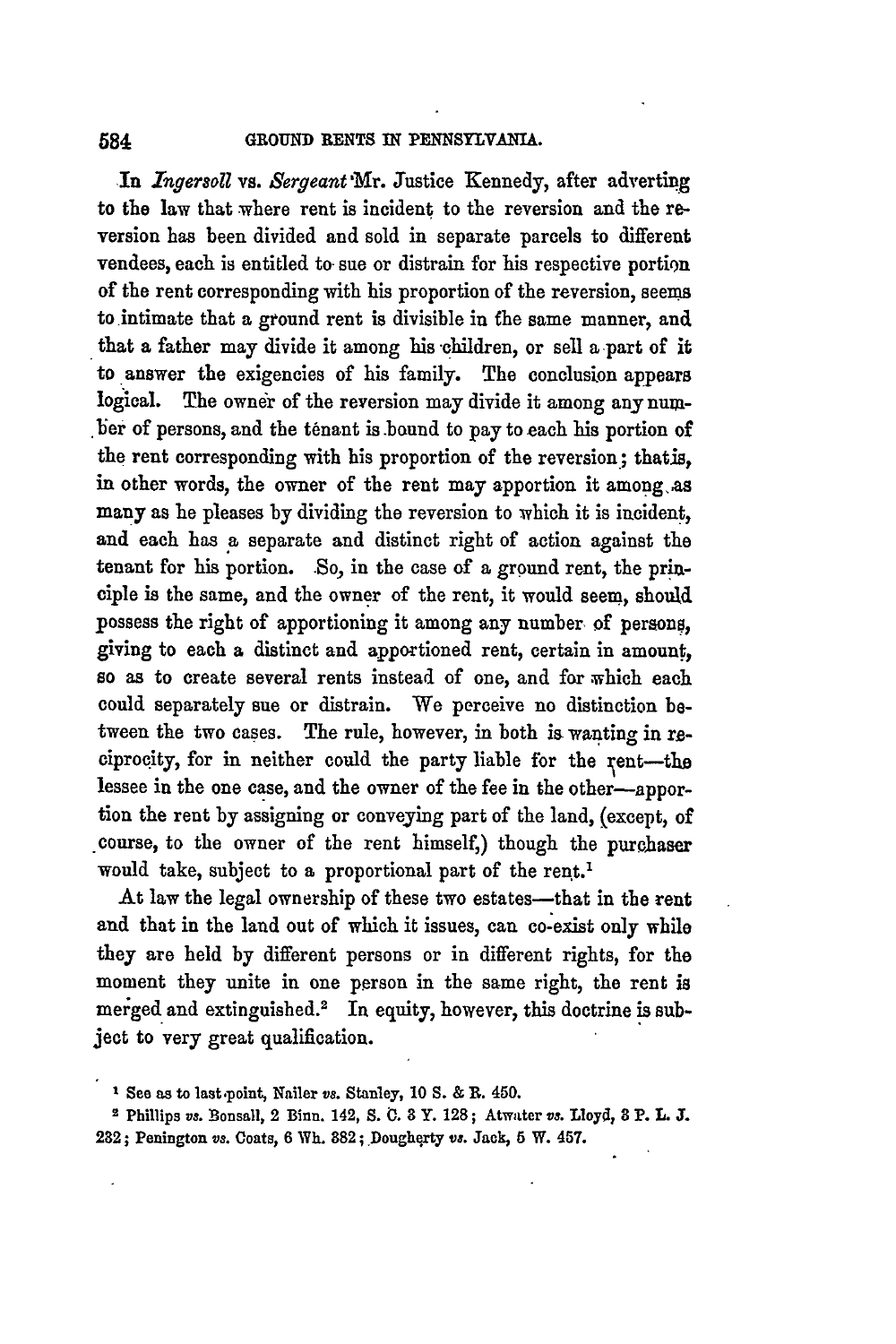**A** merger is not favored in equity and the doctrine there is that, although in some cases, where the legal estates unite in the same person, in the same right, a merger will take place. *against* the intention of the party whose interests are united,' yet, as a general rule, the *intention*, actual or presumed, of such party will govern; and where no intention is expressed, if it appears most for his advantage that a merger should not take place, such will be presumed to have. been his intention; and that it is only in cases where it is perfectly indifferent to the party thus interested that, in equity, a merger occurs.<sup>2</sup> Even at law (where, however, mergers are also said to be odious) if the one estate or interest be legal and the other equitable, there is no merger.<sup>3</sup>

**A** ground rent being a freehold estate, created **by** deed, and perpetual **by** the terms of its creation, no mere lapse of time without demand of payment, raises a presumption that the estate has been released.4 In this state, says Mr. Justice Kennedy, in the case just cited, **"We** have no statute barring the right of an owner to an estate consisting of a ground rent through his neglect to assert it; nor yet to preclude him from recovering the rent itself, after any lapse of time. It is true that statutes of limitation, embracing legal estates or legal rights alone, have been extended and applied **by** Courts of equity to estates and rights of an equitable character, in order to guard against 'evils attending the latter description of estates and rights similar to those provided for in respect to legal estates and legal rights **by** such statutes; but they have never been extended **by** either Courts of law or equity, to estates or rights purely legal, not considered as coming within either the letter, spirit, or meaning thereof." Courts of equity would, therefore, have no power' to interpose any limitation that would bar a party of his right to enjoy a ground rent, the estate in which is purely legal. This applies to the estate in the rent, and comprehends the future

**See HeImbold** *vs.* **Man, 4 Wh. 421,** *and* **cases there cited.**

± **Dougherty** *vs.* **Jack, 5 W. 457; Moore** *vs.* **Harrisburg Bank, 8 W. 146; Helm**bold vs **Man. 4 Wh. 421; Penington vs.'Coats, 6 Wh. 283; Richards** *vs.* **Ayres, 1 W. & S. 487.**

**3 Penington** *vs.* **Coats, 6 Wh. 283.** 4 **St. Mary's Church** *vs.* **Miles, 1 Wh. 229.**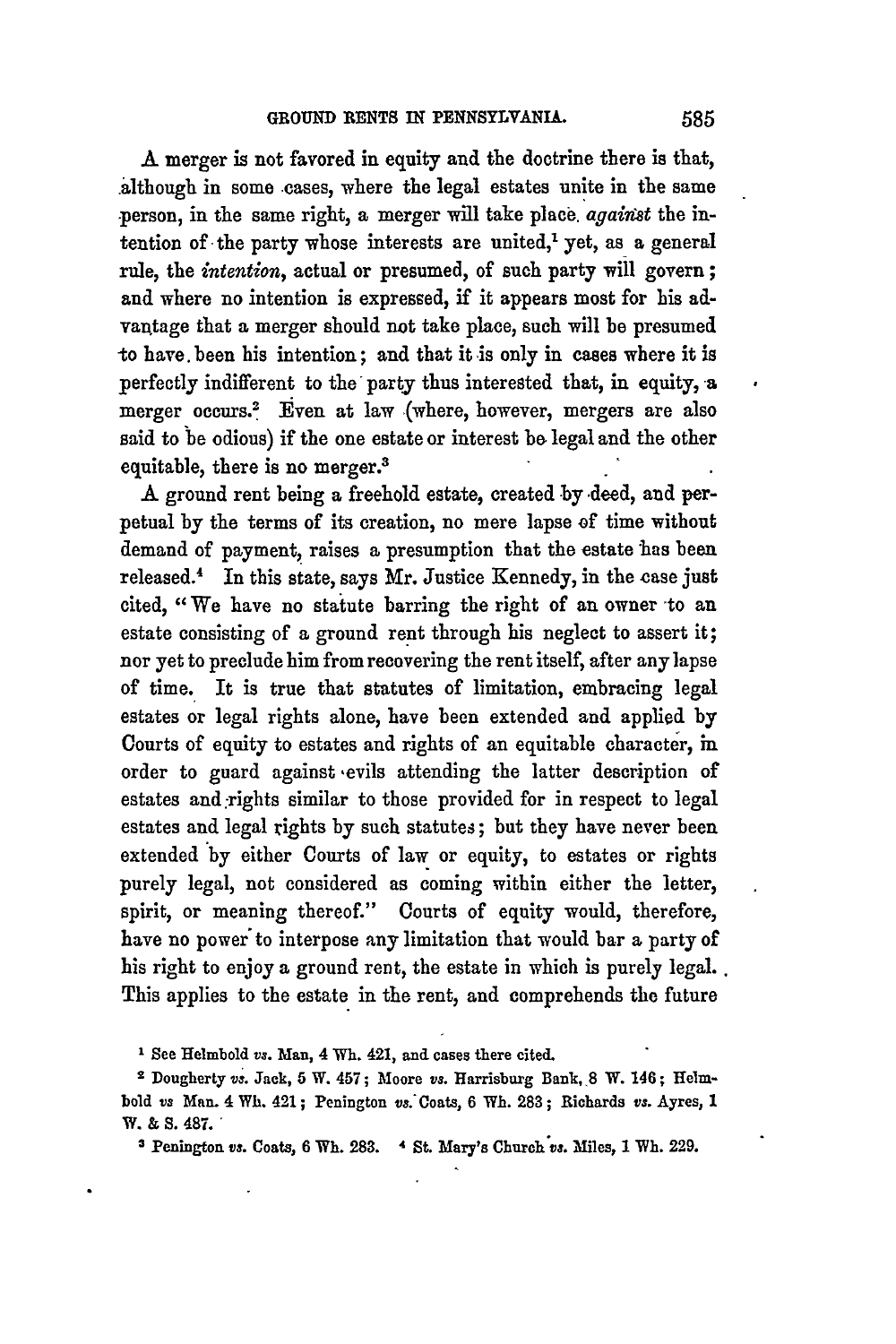payments. As to the arrearages of the rent, they having become payable, **1 "** are a mere debt or chose in action, which from lapse of time a jury might presume had been paid, in the absence of anything tending to show the contrary;" and this presumption would include only those airearages which fell due twenty years before commencement of suit.' Although no presumption of an extinguishment of **a** ground rent arises from lapse of time and non user, yet it has been held that-by " analogy to the act of limitations, which makes an adverse enjoyment of twenty-one years, a bar to an action of ejectment," a jury is required, or at least may be advised **by** the" court to infer a grant after an adverse enjoyment for the space of twenty-one years, that " this is not an absolute presumption, but one that may be rebutted **by** accounting for the possession consistently with the title existing in another ;"<sup>2</sup> and in *Stoever* vs. *Lessee of Whitman,* **6** Binn. 416, it was *held* that what circumstances will justify the presumption of a deed, is matter of law, and that it is the duty of the court to give an opinion whether the facts proved will justify the presumption.

 $A$  word as to the effect upon ground rents of a sale of the land out of which they issue, for taxes. **In** *Irwin* vs. *Bank of the United States,31it* was *held,* that **a** treasurer's sale of ground, as unseated land, for taxes due and in arrear thereon; did not extinguish the t estate of the proprietor of the ground rent, and that the purchaser at such sale, therefore, took the land subject to the ground rent; and the reason given **by** Mr. Justice Kennedy is, that the estate in the land and that in the rent are separate estates, each made by our Acts of Assembly distinct subjects of taxation, and " there is, therefore, no reason why the collection, or the mode of collecting a tax assessed upon the one, should have any effect whatever upon thepther." In *Tfager* vs. *Campbell,* **5** Watts, **288,** it was *held,* that a sale of 'unseated land for taxes divests the lien of a *mortgage,* and this because such sale divests the land of *incumbrances.* **Ch. J.** Gibson; delivering the opinion of the court in this case, says: "The

<sup>1</sup> St. Mary's Church vs. Miles, 1 Wh. 229.

<sup>2</sup> Newman *vs.* Rutter, 8 W. 56. 3 1 Barr,  $349.$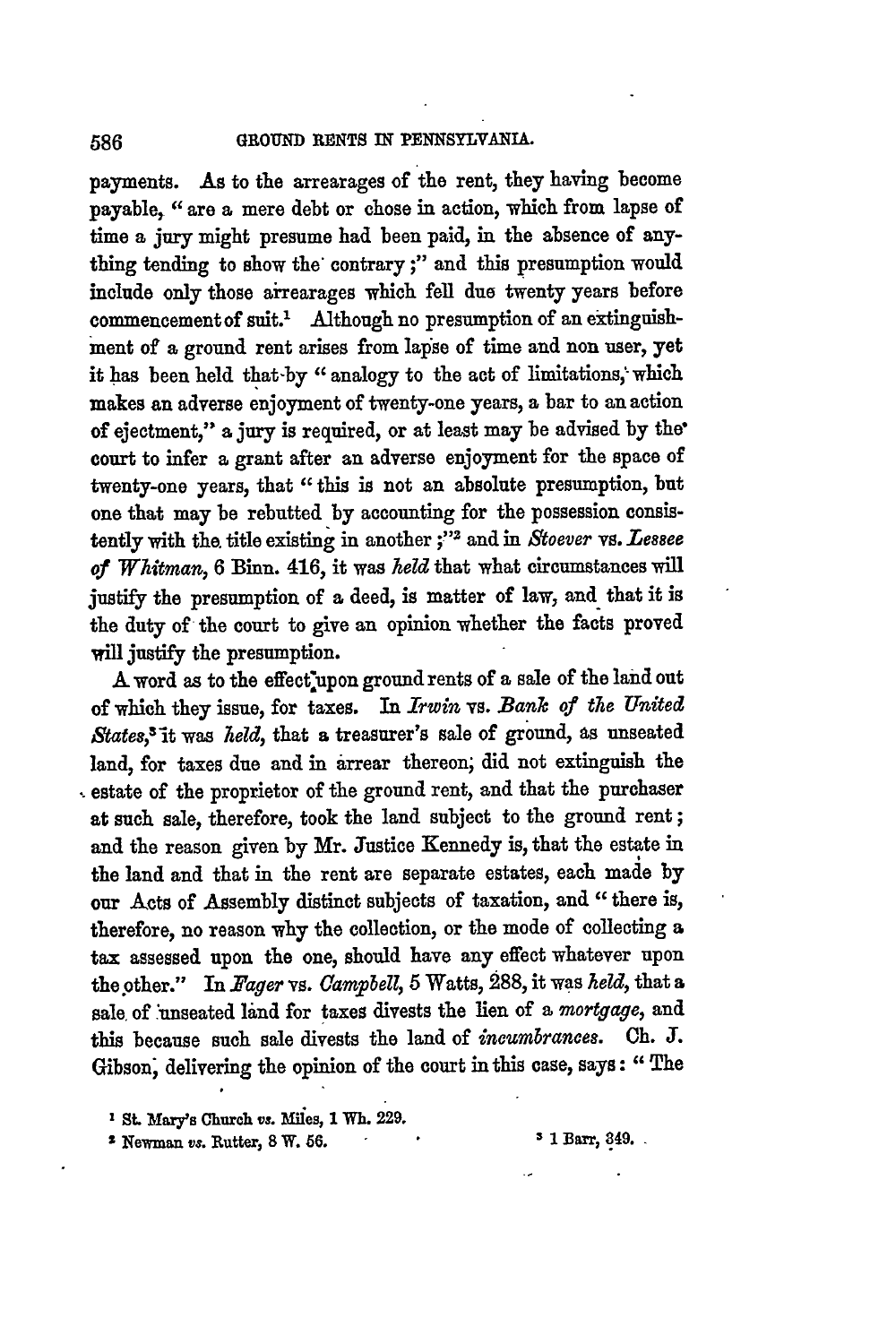land itself and not the owner of it, is debtor for the public charge; and it is, therefore, immaterial at the moment of sale what may be the state of the ownership or *how many derivative interests may have been carved out of it.* With this the public has no concern; they are sold with the land just as a remainder would be sold with a particular estate," and he adds, "to say the owner may charge his land to the extent of its value in the hands of a purchaser, is to say he may exempt it from taxation altogether. Thus encumbered it could not be sold. Necessity requires that the public duty should be held paramount to all others; and if a judicial sale shall clear the title of incumbrances, there is a more urgent reason that **a** treasurer's sale have the same effect." This *reasoning* as to the *public duty* would seem to **apply** equally to land subjected to a ground rent, as the owner may convey, reserving a rent to its entire value, a rack rent, and thus **by** rendering the land of no value above the rent, equally " exempt it from taxation altogether." It would seem no answer to say that the ground rent would be taxed in its stead, because it may be replied, so may the mortgage, and if this is a reason for exempting the land in the one case it is equally so in the other. Nor should **a** question like this be affected **by** the accident of the legislature having or not having exercised the right of taxation in reference to the one or the other of these two species of property.

But the law makes **a** distinction between *estates* and *liens;* and as laid down in another case,1 by the same learned judge, *"a* judicial sale extinguishes but liens and not estates." The same effect is attributed, in *Fager* vs. *Campbell* and *Irwin* vs. *Bank of the United States,* to a treasurer's sale; and upon this distinction the ground rent is saved in the one case and the mortgage divested in the other.<sup>2</sup>

That a judicial sale does not extinguish estates, cannot be taken . as an universal propoition, but as applicable only to sales under a

**I** Catlin *vs.* Robinson, 2 W. **378.**

**2** The 4th and 5th sections of the act of January **23d,** 1849, (Pamph. Laws, 686, and see also Perry vs. Brinton, **I** Harris, **202,)** protect ground rents, and a certain class of mortgages in the city and county of Philadelphia, upon a sale of the land for **non** payment of taxes, **&c.** assessed thereon.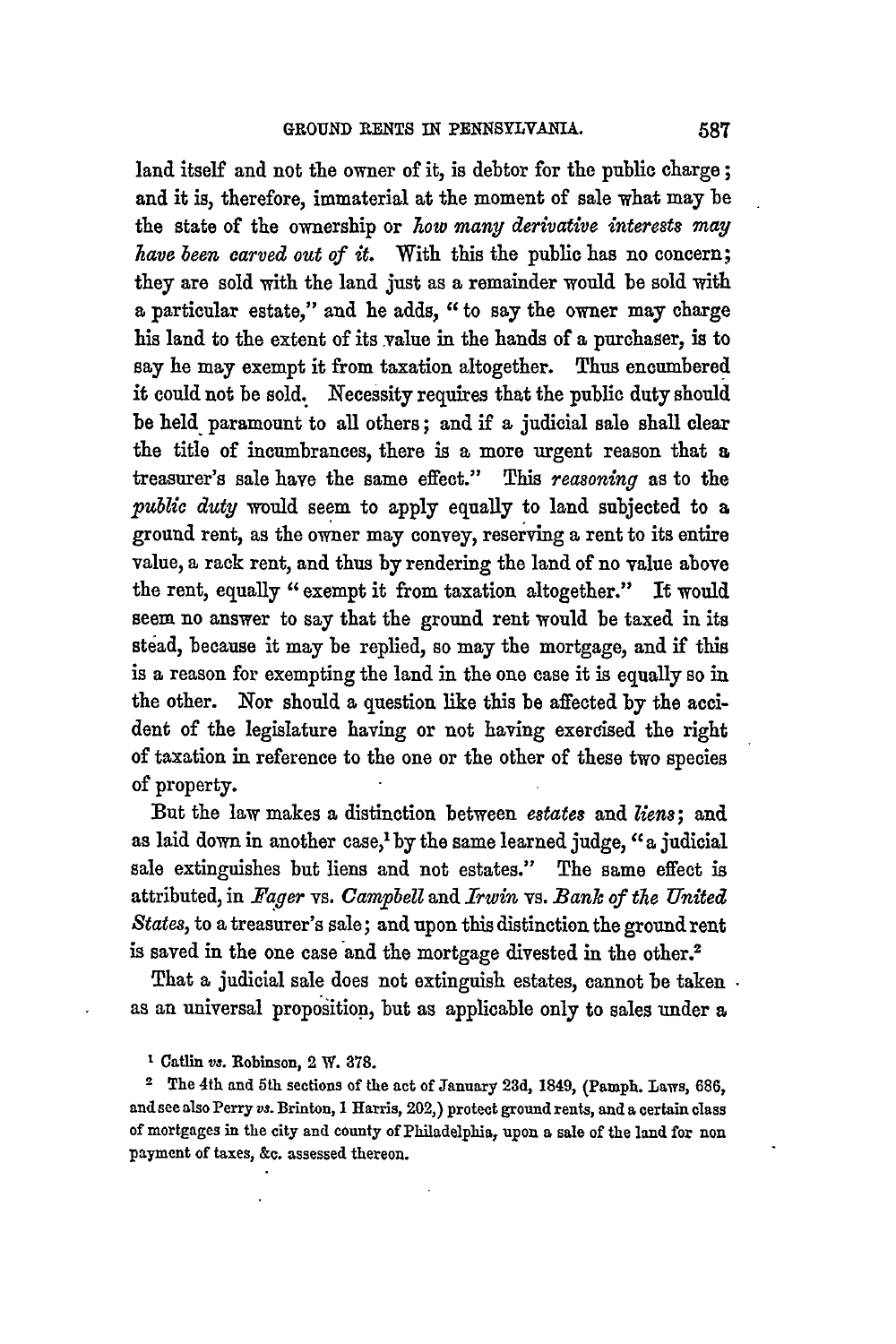#### **GROUND** RENTS **IN** PENNSYLVANIA.

subsequent lien, for it can scarcely be questioned that a judicial sale under a prior lien divests a ground rent, as well as all other estates, created subsequently to the lien. If otherwise, **by** the creation of a gronnd rent to the entire value of the land, a prior incumbrance may be rendered valueless.

**In** their nature ground rents are perpetual, being reserved to the grantor of the land and his heirs; and being simply an annual sum reserved, there is no right in the grantee, or those claiming under him, to extinguish the rent **by** the payment of a sum of money in gross. There is, however, almost invariably, a privilege stipulated .for in the deed **of** extinguishing the rent **by** the payment of a certain sum, within a certain time; in default of which, the rent becomes irredeemable unless at the option of the holder, and the grantee has no equity, even, to require an extinguishment of the rent on tender of the sum fixed.' This sum is usually one of which the rent would be an annual return of six per cent. or as it is termed, 16<sup>3</sup> years' purchase; that is, a sum to which the annual sum would amount in  $16\frac{2}{3}$  years.

The Act of Assembly of April 22, **1850,** (Pamph. Laws **553, Sec.** 21,) was designed to change this feature in ground rents, **by** rendering all thereafter created redeemable at any time at the pleasure of the terre tenant. We regard this act as something of a curiosity in its way, and, being short, we quote it entire, with the design of exhibiting the loose and clumsy manner in which it is drawn. It runs thus:

"From and after the passage of this act, whenever a deed or other instrument of writing conveying real estate shall be made, wherein shall be contained a reservation of ground rent to become perpetual upon the failure of the.purchaser to comply with the conditions therein contained, no such covenant or condition shall be so construed as to make the said ground rent **a** perpetual incumberance upon the said real estate; but it shall and **may** be lawful for the purchaser thereof at any time after the said ground rent shall have fallen due, to pay the full amount of the same, and such payment shall be a complete discharge of such real estate from the incumbrance aforesaid."

**I** Matter of Shoemaker, **1 R. 19.**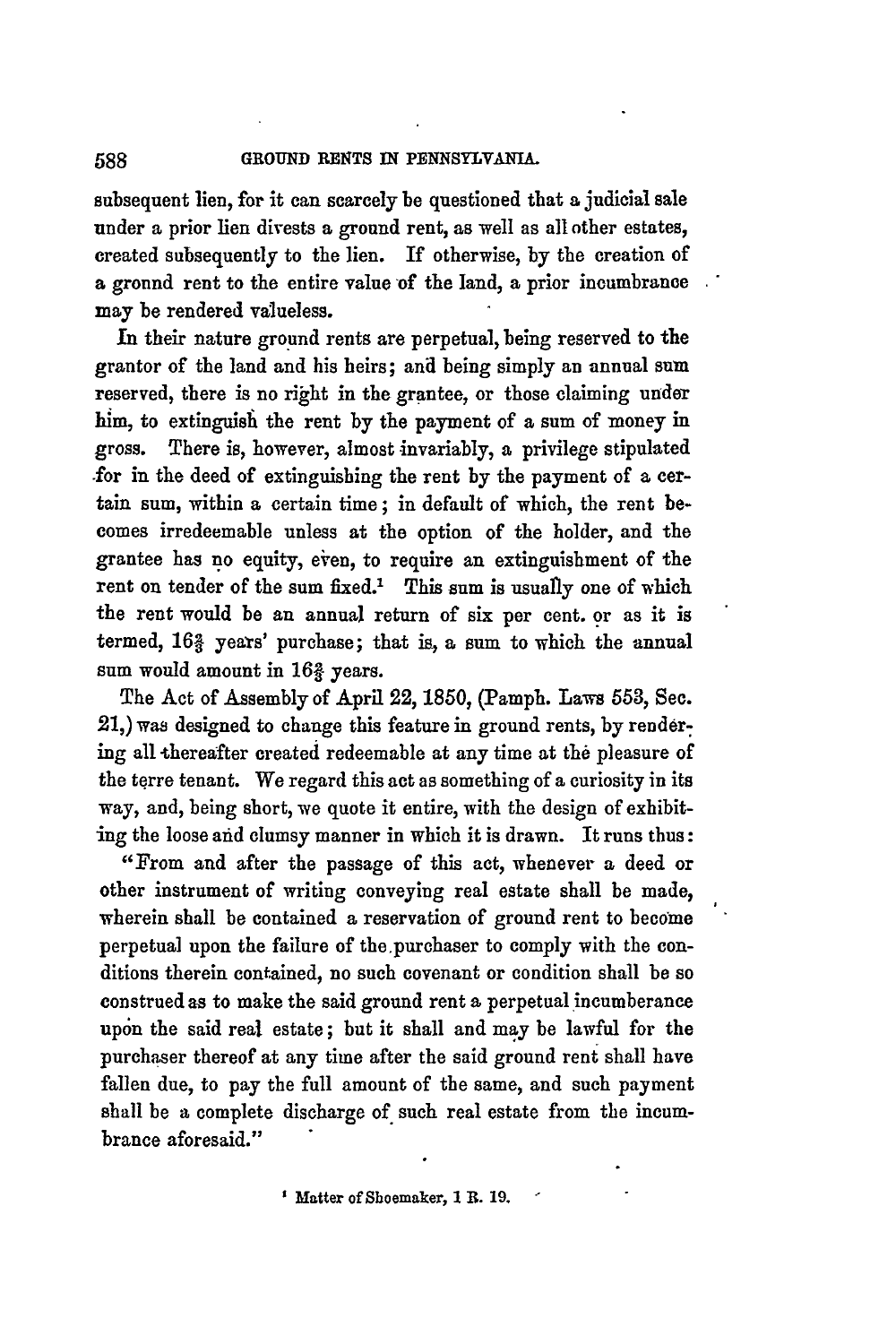**.** It may be remarked of this act in the first place, that it appears to be based upon the assumption that ground rents as reserved are not in their nature *erpetual,* but are to become so only upon failure of the purchaser of the land to comply with certain conditions; whereas, in fact, the reverse is the case; the ground rent as reserved is perpetual, **but** a right of extinguishment is given the purchaser of the land **by** paying a certain sum within a time limited. Before the.expiration of this time the ground rent is said to be *redeemable,* and afterwards *irredeemable,* not that it has *become perpetual.* But, secondly. The Act treats the ground rent as an *incumbrance* on. the land; whereas it is an *estate* and not an *incumbrance.* The *arrearages* are an incumbrance.

*Thirdly.* A 'ground rent deed, as usually drawn, contains no " covenant or condition" that the rent shall "become perpetual upon the failure of the purchaser to comply with the condition therein contained." As we have already stated, the rent, as reserved, is perpetual, and there is a right to extinguish it given thegrantee his heirs and assigns, by payment of a certain sum within a certain time. The act does not even treat the *failure to comply* with the conditions as rendering the ground rent perpetual, which, in a practical point of view, it may perhaps, in some sort be said to do **;** that is, so far as it puts it past the power of the land owner to extinguish or destroy the rent without the assent of the owner of the rent. But this would be far-from an accurate mode of expression.

*.Fourthly.* The act gives to the *"purchaser"* the right of extinguishment; and it would appear from the context, as though **by** this was meant the purchaser named in the ground rent deed. If so, does the right pass to his vendee and those claiming under him?

*Fifthly.* The act gives to the purchaser the right *"at* any time after the said *ground rent* shall have *fallen due,* to pay the *full amount* of the same," in discharge of the land. Here, by the context, the ground rent mentioned is the ground rent *reserved,* to wit, the *annual sum,* and according to a correct construction of the language of the act, payment of this at any time after it has fallen due shall discharge the land from the incumbrance of the annual sum due,